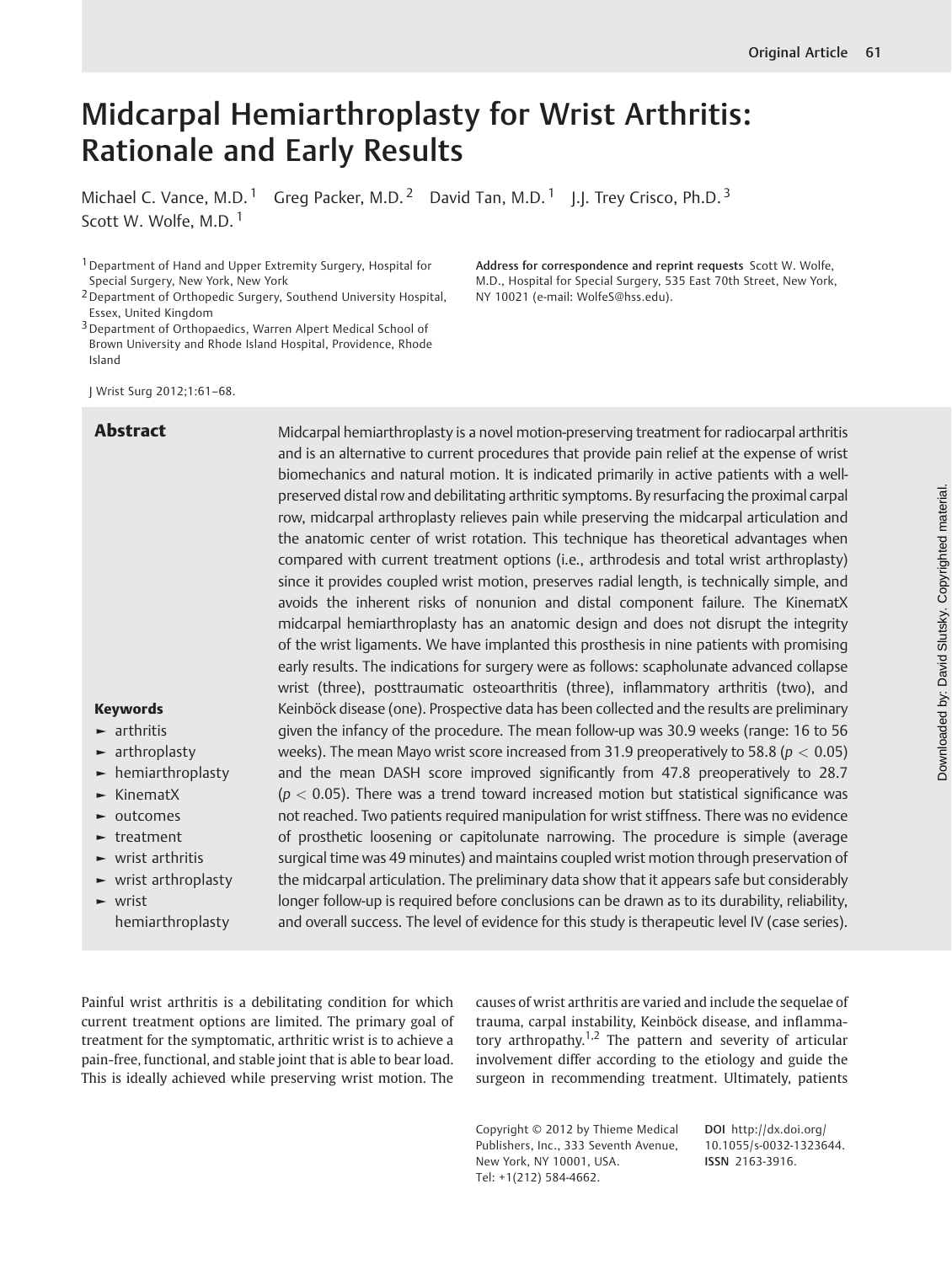that remain symptomatic after exhausting conservative options are indicated for one of the several operative procedures, loosely grouped into ablative surgery, arthrodesis, or arthroplasty.

Ablative procedures are those in which the pain-generating segment of the arthritic joint is excised. Radial styloidectomy, partial scaphoidectomy, and proximal row carpectomy (PRC) are the more common ablative procedures performed, with PRC being a recognized salvage operation for scapholunate advanced collapse (SLAC) and scaphoid nonunion advanced collapse  $(SNAC),^{3-9}$  Ablative procedures, while oftentimes successful in relieving pain, can be complicated by resultant instability or progressive articular degeneration leading to further symptoms. $9-13$ 

Total wrist arthrodesis is a reliable operation for pain relief and is favored as a surgical option in the severely arthritic wrist because of its relative ease of execution, durability, and predictable long-term results.14–<sup>17</sup> Pain relief, however, comes at the expense of wrist motion with notable functional limitations in personal hygiene, applying a forceful grip, picking up small objects, and working in tight spaces.<sup>18-20</sup>

Partial arthrodesis involves fusing specific segments of the wrist to preserve some degree of wrist motion while addressing symptomatic arthritic articulations. Limitations include variable success in fusion rates and the technical difficulties of fusing small carpal bones. Scaphoid excision and four-corner fusion is the most commonly performed limited arthrodesis as it preserves a functional arc of motion with satisfactory grip strength.<sup>21,22</sup> Yet, the nonunion rate averages 5%, with reported rates upwards of 25%, and remaining radiolunate motion is primarily limited to the flexion–extension plane.22,23 Radioscapholunate fusion is another partial arthrodesis for radiocarpal arthritis and is an attractive surgical option as it preserves critical midcarpal motion and carpal height.<sup>24</sup> Retaining the midcarpal articulation allows for continued coupled wrist motion known as the "dart-thrower's" arc of radial-extension to ulnar flexion.<sup>25</sup> Modifications to this procedure, including distal scaphoid and triquetral excision, have further improved the range of motion and overall outcomes.26–<sup>28</sup> However, problems such as nonunion rates of 3 to 26%, and progressive symptomatic midcarpal arthritis, are well documented. $29-31$ 

Wrist arthroplasty is an attractive motion-sparing concept for the treatment of arthritis and has evolved in multiple iterations over the past 40 years. Swanson first reported arthroplasty for the wrist in 1973, using a flexible silicone implant.<sup>32</sup> Complications such as implant failure and silicone synovitis fueled the design of metal-on-polyethylene modular prostheses. $33$  Despite advances in design, total wrist prostheses continue to be complicated by instability and distal component failure.<sup>34-42</sup> Nonetheless, total wrist arthroplasty is a viable option in a carefully selected patient with inflammatory arthritis of the wrist and low functional demands.

While the mechanics of the wrist remain incompletely understood, growing evidence has illustrated the importance of the dart-thrower's motion. Studies have demonstrated that the pattern of carpal bone motion associated with wrist movement along the dart thrower's path is unique.<sup>43</sup> The mechanical axis of the wrist is not aligned with the anatomic axes of flexion–extension and radioulnar deviation, but is rather aligned with the dart thrower's axis of radial-extension to ulnar-flexion.<sup>44</sup> It is hypothesized that all highly functional motions of the upper extremity utilize the dart thrower's motion. Its presence in many occupational, recreational, and household activities demonstrates the functional importance of this wrist motion.<sup>45</sup>

The dart-thrower's plane of coupled flexion–extension and radioulnar motion occurs predominantly at the midcarpal joint, suggesting the importance of this articulation in prosthetic design.<sup>24,43,46</sup> Past designs of total wrist arthroplasty have largely replicated the contour and kinematics of the radiocarpal joint, thus constraining motion to the anatomical directions and minimizing the important dart thrower's arc. Further, excising portions of the distal radius relocates the center of rotation (COR) proximal to that of the normal wrist. There is a substantial clinical evidence that prosthetic failure is associated with failure to replicate normal joint kinematics in the spine, knee, shoulder, and the wrist.<sup>47–51</sup> A proximal wrist center of rotation would increase the moment on the bone-cement interface of the distal component and may contribute to the high incidence of distal component loosening.

The concerning failure rate of current radiocarpal arthroplasty designs, and the improved understanding of coupled wrist motion, prompted the authors (S.W.W. and J.J.C.) to design a wrist replacement that would emulate the kinematics of the midcarpal joint. The KinematX (Extremity Medical, Parsippany, NJ) midcarpal hemiarthroplasty (►Fig. 1) is a monobloc component that replaces the proximal carpal row, while retaining the anatomic COR, the normal capsuloligamentous envelope, and preservation of midcarpal coupled motion. Conceptually, replacement of the arthritic proximal carpal row with a hemiarthroplasty implant is appealing in that it simultaneously preserves midcarpal motion and carpal height without the attendant risks of nonunion as seen in partial arthrodeses or the threat of distal component failure as documented in total wrist arthroplasty. Furthermore, the technique is potentially easier to execute and leaves recourse for either total wrist arthroplasty or arthrodesis should revision become necessary. The purpose of this article is to review the early outcomes of the first nine cases of midcarpal hemiarthroplasty performed for a variety of etiologies.

#### Indications

Midcarpal hemiarthroplasty is a motion-preserving alternative for the treatment of painful radiocarpal arthrosis that remains symptomatic and functionally limiting despite nonsurgical management. Indications include SLAC, SNAC, posttraumatic osteoarthritis, Keinböck disease, or inflammatory arthritis (►Fig. 2). Localized radial styloid osteoarthritis can be treated by less invasive means. The ideal patient for midcarpal hemiarthroplasty is an active patient whose midcarpal joint is relatively preserved. Patients with ipsilateral shoulder or elbow disease are also excellent candidates as the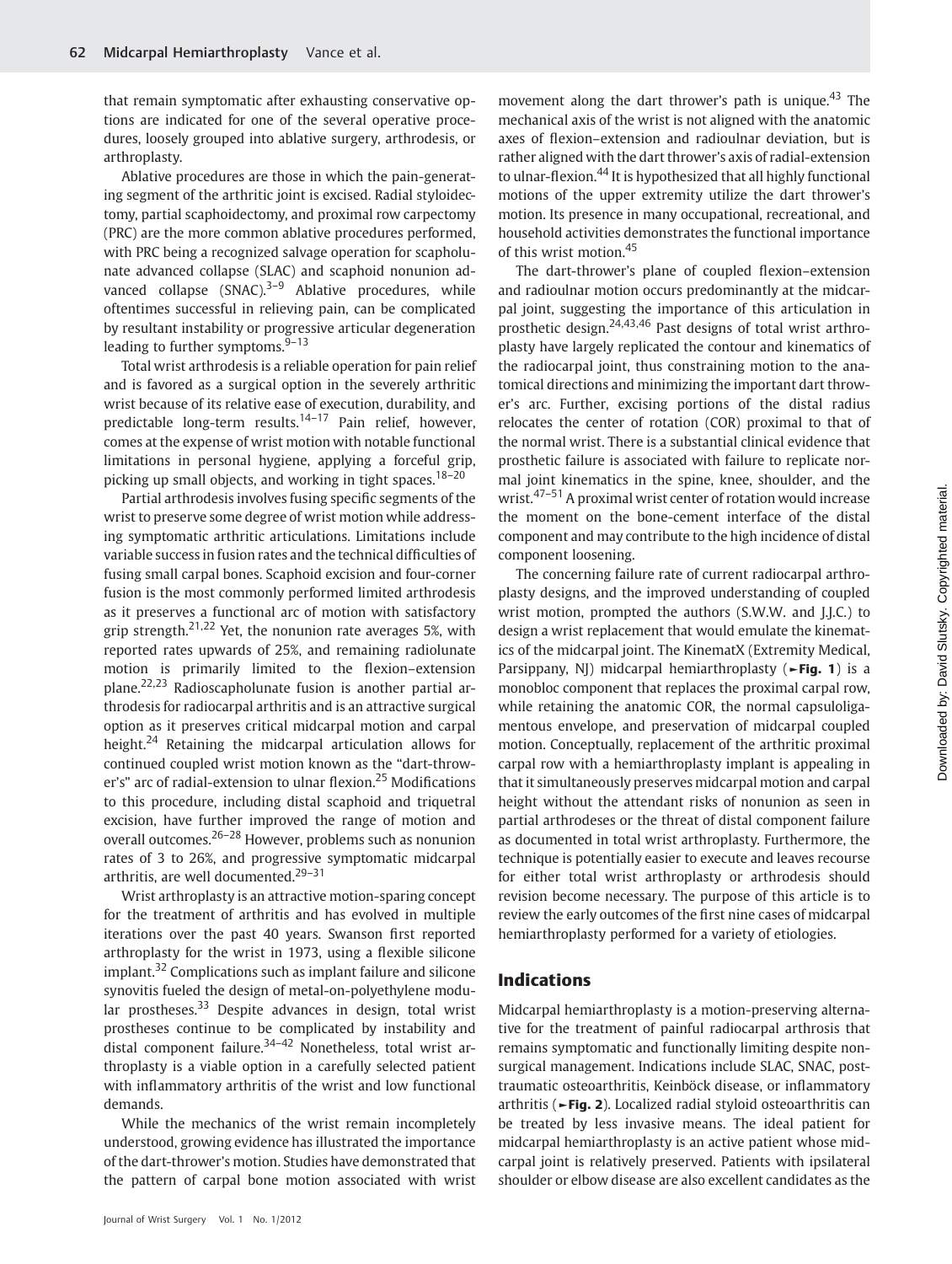

Figure 1 The KinematX prosthesis is an anatomical replacement of the proximal row which preserves the midcarpal articulation and wrist center of rotation.

preservation of wrist range of motion optimizes upper extremity function.

# Contraindications/Precautions

Successful midcarpal hemiarthroplasty is determined more by individual patient selection than the underlying diagnosis. This technique is a ligament-sparing method that respects the complex wrist anatomy to provide coupled wrist motion. As such, the condition of the surrounding soft tissue envelope and underlying bony architecture is crucial. The capsuloligamentous sleeve of the wrist must be preserved and patients with severe soft tissue compromise may be at risk for resultant instability, excluding them as candidates for hemiarthroplasty. Patients with inflammatory disease and aggressive active synovitis are likewise at risk for instability or distal carpal row articular erosion, and may be better served by alternate procedures.

Midcarpal wrist hemiarthroplasty is a prosthetic replacement of the proximal row. This resurfacing procedure relies on the midcarpal articulation and to what extent midcarpal arthrosis precludes a good outcome remains unknown. It seems logical that advanced degenerative disease of the capitolunate joint is a contraindication to midcarpal hemiarthroplasty but early narrowing may be acceptable. Capitolunate narrowing in the setting of PRC or distal scaphoid excision has not been shown to compromise results; and the only published account of wrist hemiarthroplasty reports good pain relief despite degenerative changes of the capitate head.6,9,52

Durability of the hemiarthroplasty is dependent on prosthetic stability and thus the distal radius must be capable of



Figure 2 SLAC wrist in a 41-year-old active right hand dominant man. Preoperative images above; postoperative images below at 1 year after surgery. Resumed golfing on a regular basis at 12 weeks postoperatively. SLAC, scapholunate advanced collapse.

supporting the implant. Significant osteopenia, erosions due to inflammatory arthropathy, or exaggerated epiphyseal/ metaphyseal deformity may adversely affect implant fixation and lead to loosening.

Additional contraindications to hemiarthroplasty include recent or recalcitrant infection, previous surgical fusion, and lack of active wrist extension. Younger age and active lifestyle are not considered contraindications, as with total wrist arthroplasty, since activity restrictions are less stringent given that distal component loosening is not a concern.

# Surgical Technique

The following technique is for implantation of the KinematX midcarpal hemiarthroplasty (Extremity Medical, Parsippany, NJ) (**Fable 1**). Use of a radiographic template is recommended to preoperatively determine appropriate implant size. The templated implant should reproduce the size of the proximal carpal row and fit the distal radius on PA and lateral radiographs.

Routine skin preparation and upper extremity draping is conducted after the administration of preoperative IV prophylactic antibiotics. A padded tourniquet is applied to the upper arm. A dorsal longitudinal incision, 4 to 5 cm in length, is made over the wrist in line with the third metacarpal. Thick subcutaneous radial and ulnar skin flaps are elevated directly off the extensor retinaculum to minimize the risk of woundhealing problems. The extensor retinaculum is incised just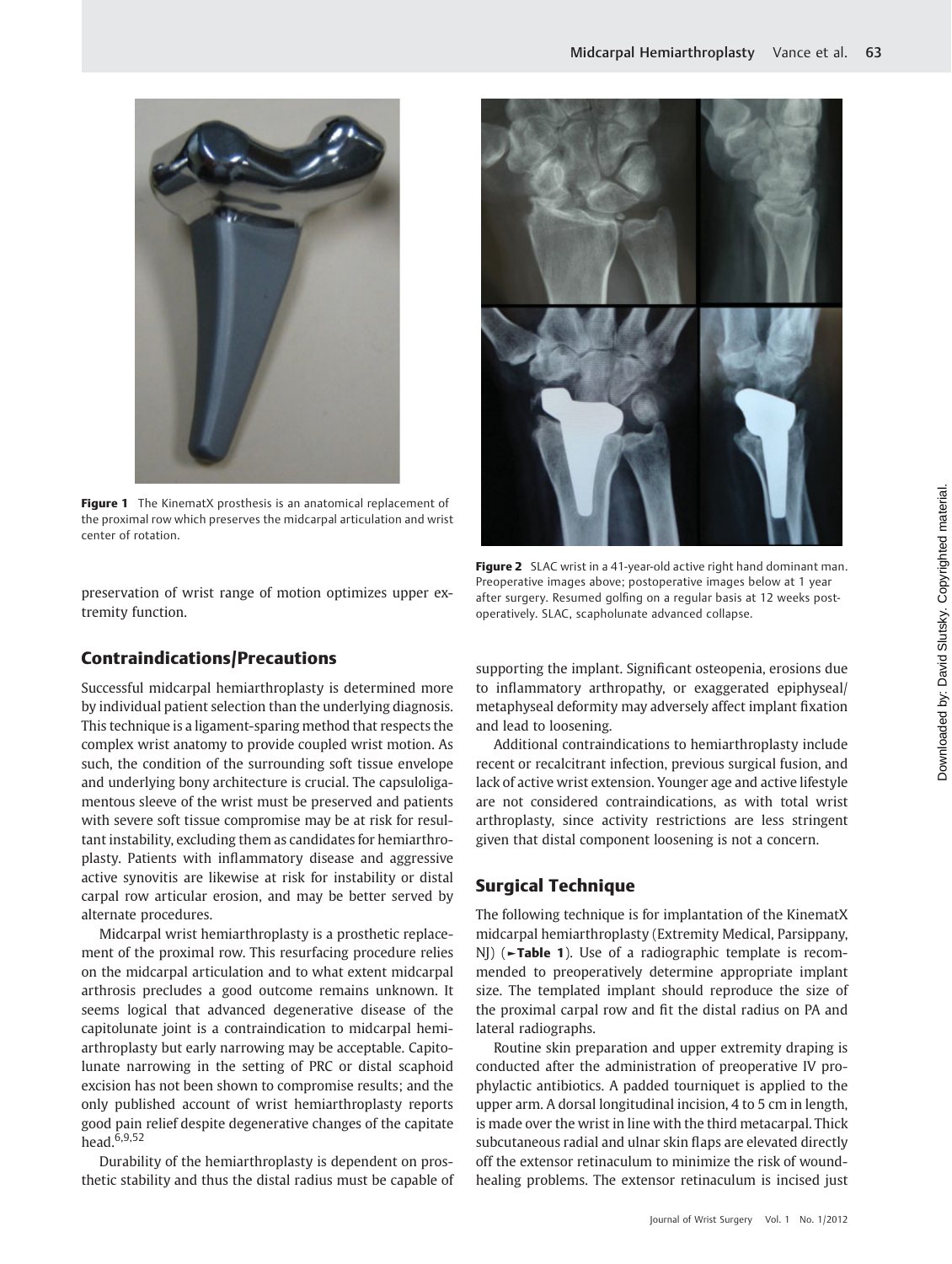Table 1 KinematX Midcarpal Hemiarthroplasty

| Pearls                                                                                                                                                                                                                                                                 |  |  |
|------------------------------------------------------------------------------------------------------------------------------------------------------------------------------------------------------------------------------------------------------------------------|--|--|
| Create a proximally based capsular flap<br>Leave a wafer of triquetrum attached to capsule to<br>anchor DRC and DIC<br>Preserve the origins of the palmar and dorsal extrinsic<br>wrist ligaments<br>Use the power rasp to prepare the surface of the distal<br>radius |  |  |
| Maintain rotational alignment during broaching                                                                                                                                                                                                                         |  |  |
| <b>Pitfalls</b>                                                                                                                                                                                                                                                        |  |  |
| Failure to place the quidewire down the central axis of the<br>radius<br>Damage to the capitate head during instrumentation<br>"Overstuffing" leads to stiffness (small degree of laxity is<br>preferred)                                                              |  |  |

DRC, dorsal radiocarpal ligament; DIC, dorsal intercarpal ligament.

radial to Lister's tubercle, reflected ulnarly, and the fourth dorsal compartment is elevated in continuity from the dorsum of the radius. At the discretion of the surgeon, the extensor pollicis longus (EPL) tendon can be freed from its sheath and transposed radially. Additional dissection of the radius is rarely required, as access to the intramedullary canal is facilitated by excision of the proximal carpal row. We prefer to preserve the posterior interosseous nerve as its role in wrist proprioception may prove valuable.<sup>53,54</sup>

A wide, proximally based rectangular dorsal capsular flap is created by incising the capsule beneath the tendons of the second and fifth dorsal compartments. The capsule is divided distally at the mid-capitate and reflected proximally, leaving a large capsular sleeve for later reattachment. Using an osteotome, a wafer of the triquetrum is raised in continuity with the capsule to preserve the attachments of the dorsal radiotriquetral and dorsal intercarpal ligaments.

With the joint exposed, the proximal row is excised. Removal of the scaphoid, triquetrum, and lunate can be accomplished in piecemeal fashion or en bloc using joysticks and sharp curved elevators. It is critical that the surgeon does not damage the palmar extrinsic ligaments or the cartilage surface of the capitate during removal.

The articular surface of the radius is exposed by wrist flexion and palmar translation of the distal row. Radial exposure is facilitated with insertion of a thin retractor under the volar lip. Particular care should be taken to protect the capitate articular surface at all times. The radius is first prepared using a custom elliptical power rasp that is contoured to the articular surface of the radius. The intent of the rasp is to remove the articular cartilage, flatten the interfacet ridge, and shape the subchondral plate while leaving the origins of the important extrinsic wrist ligaments fully intact dorsally and volarly. The tool is best used in a radial to ulnar and dorsal to volar sweeping motion. The subchondral bone provides support for the implant and should not be removed.

A 2.5 mm primary guidewire is inserted down the medullary canal, beginning  $\sim$ 5 mm volar to the dorsal lip of the distal radius, or between the middle and dorsal thirds of the radial articular surface height. The ulnar border of Lister's tubercle is an anatomic landmark to guide proper placement in the coronal plane. Central positioning of the guidewire is verified under fluoroscopy.

Canal preparation begins with creating a window through the subchondral plate for broaching. A box chisel corresponding to the templated implant size is placed over the guidewire and impacted with the mallet until seated. The portion of the subchondral bone designated by the box chisel outline may be removed using small osteotomes or a high speed burr. The starter broach is impacted over the guidewire until flush with the subchondral bone. The canal is sequentially broached until the templated size is reached. Maintaining appropriate alignment during broaching is critical. Malrotation may cause the ulnar and radial borders of the implant to lift off of the supporting subchondral bone. The guidewire is removed once broaching is complete.

The trial component is impacted into position and the carpus is gently reduced onto the bearing surface of the implant, taking care to avoid injury to the capitate articular surface. Implant size, joint range of motion, and stability are assessed. In general, a degree of laxity is preferred over tension in the dorsal and volar ligaments, and will lead to more rapid return of motion. The final implant is gently impacted until it is fully seated on the contoured subchondral plate. Pressurized cementing is an option if compromised bone prohibits press fit technique, although we have not found this to be necessary. The carpus is reduced and the capsule repaired anatomically with a single running suture. The extensor retinaculum is repaired and the EPL transposed at the surgeon's discretion. The wound is closed in layers with or without suction drainage, and a volar plaster wrist splint applied in neutral position.

The postoperative protocol for midcarpal hemiarthroplasty is relatively straightforward. Active digital, shoulder and elbow range of motion is initiated on postoperative day 1. The patients return to the office 10 to 14 days after surgery for suture removal. Immobilization is discontinued at that time and patients are enrolled in a supervised program of progressive wrist range of motion (flexion, extension, radial and ulnar deviation, coupled motion including dart-throwing, pronation, supination, and circumduction). Strengthening begins 4 to 6 weeks from the time of surgery and full activity is permitted at 8 weeks. There are no permanent activity restrictions once strength is returned.

## Potential Complications

Wrist hemiarthroplasty assumes the following general risks of implant arthroplasty: wound healing problems, infection, hematoma, aseptic loosening, joint stiffness, nerve or tendon injury, and intraoperative fracture. Potential complications specific to the wrist include extensor adhesions, wrist instability, carpal impingement, and development of symptomatic midcarpal arthrosis. The extent to which these potential complications will play a role in midcarpal hemiarthroplasty is yet to be determined.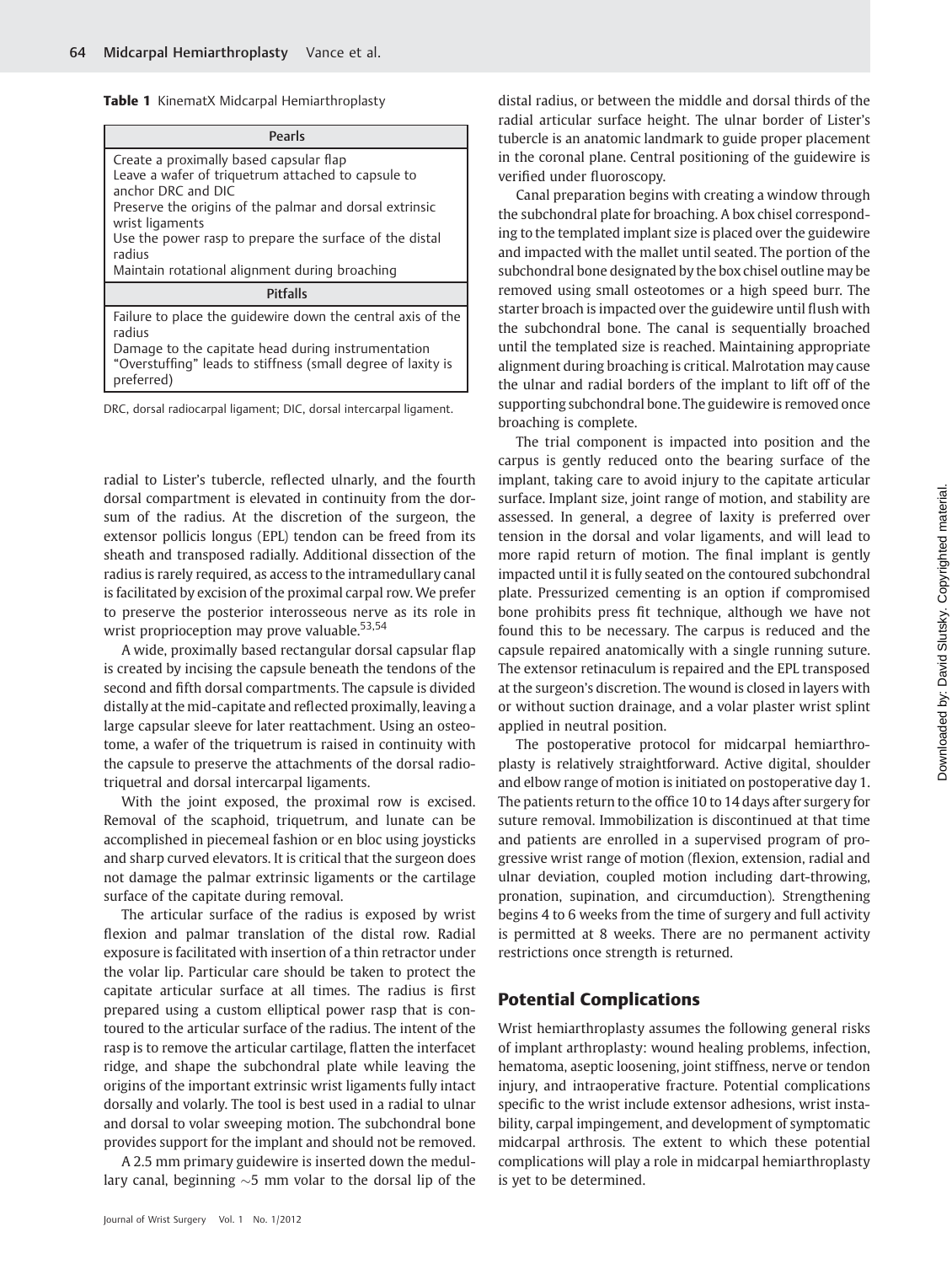### **Outcomes**

Restoration of wrist function, while an obvious goal of wrist reconstructive surgery, has been suboptimal in the treatment of painful arthritis of the wrist. Hemiarthroplasty is a novel approach and provides patients with a motion-preserving alternative to procedures that focus on pain relief at the expense of wrist biomechanics and natural motion. This technique restores anatomy by resurfacing the proximal row to preserve the midcarpal joint and the anatomic center of wrist rotation. Carpal kinematics research has demonstrated that this crucial articulation is key to the highly functional dart-thrower's motion of radial-extension to ulnarflexion.43–46,55

Wrist hemiarthroplasty is a new technique and current literature is accordingly limited. The only published account of the procedure details the experience of a single surgeon that implanted the proximal component of a Universal 2 Total Wrist (Integra Life Sciences, Plainsboro, NJ) in two young, active patients who were not candidates for total wrist arthroplasty. At 1 and 2 years after surgery, each patient remained pain free, resumed unlimited activity, and maintained range of motion comparable to preoperative levels (flexion arcs of 80 and 69 degrees, respectively). However, there was evidence of hamate erosion in the second case, presumably due to prosthetic impingement, which may compromise long-term success.<sup>52</sup> Using a cadaveric model, Adams et al showed retention of static capitate alignment after PRC and hemiarthroplasty. Furthermore, their series of 12 patients had no evidence of dislocation or prosthetic complications at early follow-up ("Distal radius arthroplasty with PRC using the Universal 2 implant." International Wrist Investigator's Workshop. 2010).

The KinematX midcarpal hemiarthroplasty was designed to emulate the anatomic contour of the native midcarpal joint, and the corresponding surgical technique developed to preserve the anatomic capsuloligamentous and neural anatomy. The prosthesis preserves radial length and maintains the anatomic COR to provide coupled wrist motion. Replacement of the diseased proximal row provides a painless, stable midcarpal platform for activities requiring combined force and precision.

Over the past 13 months, we have implanted the KinematX hemiarthroplasty in nine patients. Prospective outcome data are currently being collected with Institutional Review Board approval and includes both validated subjective questionnaires and objective measurements. The average age at the time of midcarpal hemiarthroplasty was 43.6 years (range: 23 to 74 years.) Three patients were male and six were female. The dominant hand was involved in six patients. Seven of the nine patients treated were working at the time of surgery, none of which were manual laborers. The average total surgery time was 49 minutes (range: 45 to 60 minutes).

Before surgery, all patients were suffering from chronic, painful degenerative wrist arthritis that limited use of the hand for daily and recreational activities. Posteroanterior and lateral wrist radiographs confirmed the diagnosis in all patients and advanced imaging was not required. The indications for surgery were as follows: SLAC stage 2 (one), SLAC stage 3 (one), SNAC stage 3 (one), posttraumatic osteoarthritis(three), inflammatory arthritis (two; rheumatoid arthritis and psoriatic arthritis), and Keinböck's stage 4 (one). Two patients had preoperative radiographic evidence of early joint space narrowing of the capitolunate articulation. Prior surgery for wrist pain had been performed in two patients (radial styloidectomy for SLAC I, distal radioulnar joint arthroplasty for posttraumatic osteoarthritis). Preoperative range of motion, grip strength, DASH, and Mayo wrist scores are shown in ►Table 2.

All nine patients were interviewed and examined at regular intervals during their postoperative course. The average length of follow-up was 30.9 weeks (range: 16 to 56 weeks). The mean Mayo wrist score increased from 31.9 (range: 10 to 60) preoperatively to 58.8 (range: 30 to 80;  $p < 0.05$ ) and the mean disabilities of the arm, shoulder, and hand (DASH) score improved significantly from 47.8 (range: 22.7 to 70.5) preoperatively to 28.7 (range: 0 to 68.2) at latest follow-up ( $p < 0.05$ ). The index patient reported a DASH score of 0 at 1 year postoperatively and has resumed golfing regularly. Five of the seven patients that were working before surgery had returned to their regular occupation.

Although there was a trend toward increased motion after surgery, there was no significantly detectable difference in pre- and postoperative range of motion or grip strength measurements (►Table 2). Mean flexion–extension arc was 79 degrees (range: 30 to 130 degrees) and 52.8% of the opposite hand. Radioulnar deviation averaged 22.9 degrees

|                          | Preoperative     | Postoperative  | Significance $(p)$ |
|--------------------------|------------------|----------------|--------------------|
| Mayo wrist score         | $31.9(10-60)$    | $58.8(30-80)$  | 0.006              |
| DASH score               | 47.8 (22.7-70.5) | $28.7(0-68.2)$ | 0.028              |
| FE arc, degrees          | 64.6 (40-125)    | 79.3 (30-130)  | 0.362              |
| RD-UD arc, degrees       | $16.9(5-50)$     | $22.9(5-37)$   | 0.262              |
| Grip, kg                 | $16.1(6-35)$     | $18.9(6-38)$   | 0.496              |
| Grip, % of opposite side | 56.3 (30-77.8)   | $61.7(31-91)$  | 0.501              |

Note: Includes all patients who underwent hemiarthroplasty (posttraumatic and inflammatory etiologies). Data reported as mean value (range). <sup>a</sup>All patients.

DASH, disabilities of the arm, shoulder, and hand; FE, flexion extension; RD-UD, radial deviation-ulnar deviation; kg, kilograms.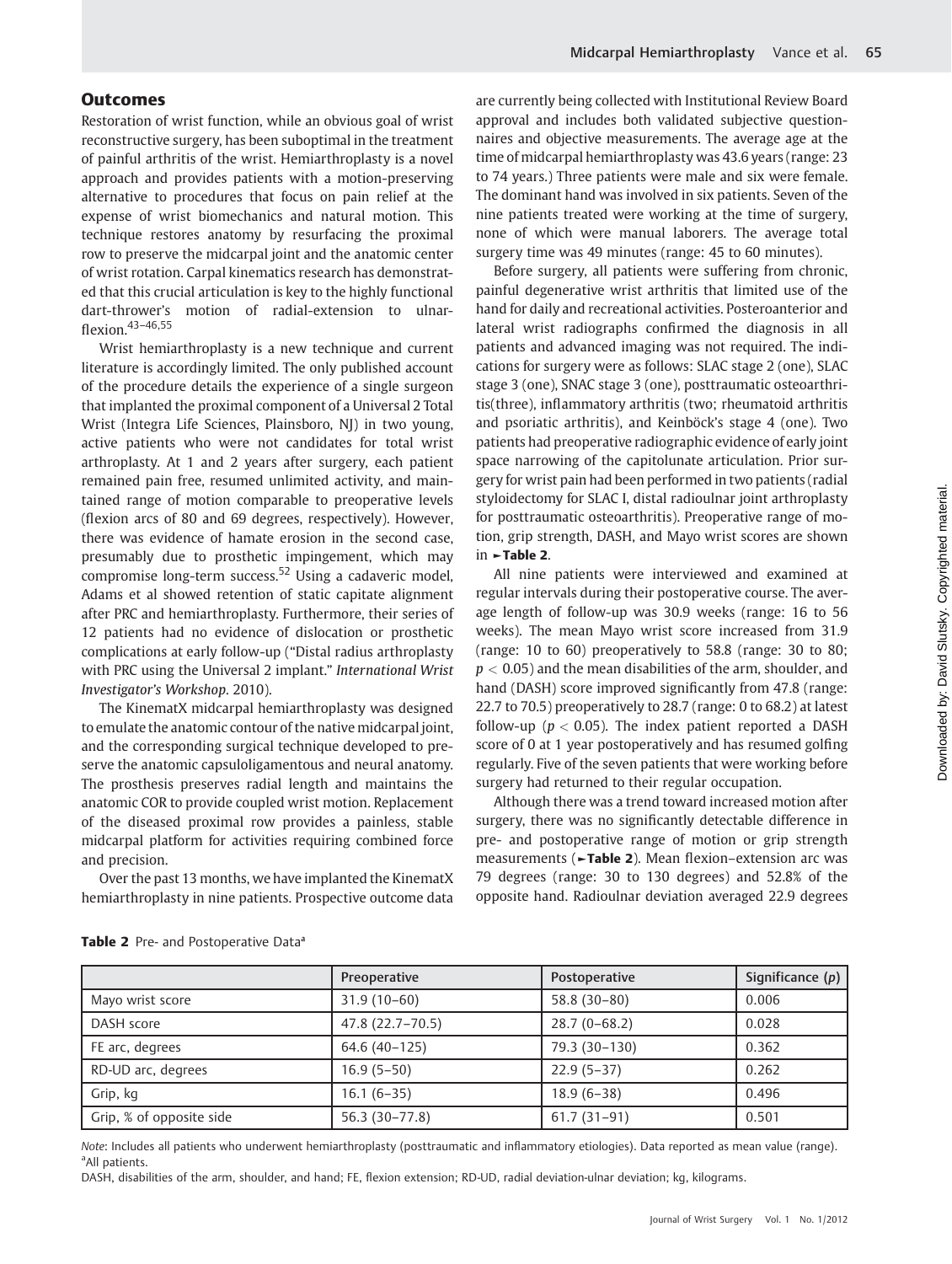|                    | Preoperative | Postoperative | Significance |
|--------------------|--------------|---------------|--------------|
| Mayo wrist score   | 35           | 67.5          | 0.006        |
| DASH score         | 43.2         | 15.9          | 0.006        |
| FE arc, degrees    | 58.7         | 90.8          | 0.039        |
| RD-UD arc, degrees | 13.3         | 24.7          | 0.035        |
| Grip, kg           | 17.8         | 22.5          | 0.217        |

Table 3 Data for Posttraumatic Patients (Inflammatory Arthritis Excluded)

Note: Data reported as mean value.

DASH, disabilities of the arm, shoulder, and hand; FE, flexion extension; RD-UD, radial deviation-ulnar deviation; kg, kilograms.

(range: 5 to 37 degrees) and 33.6%. Mean grip strength was 18.9 kg (range: 6 to 38 kg), which corresponded to 61.7% of the nonsurgical side.

To date, there was no detectable change in subsequent postoperative radiographs. Neither progressive capitolunate degeneration nor signs of implant loosening were observed.

The only complication identified in our series was postoperative wrist stiffness requiring manipulation under anesthesia in two patients (patient 4 with SLAC wrist and patient 8 with psoriatic arthritis). Their postoperative flexion–extension arcs were restricted to 0 and 5 degrees, respectively, which improved to 50 and 30 degrees after manipulation. Open contracture release was not required. Of note, each of these patients was severely limited in their preoperative motion (45 and 40 degrees), which possibly contributed to their resultant stiffness.

Of specific interest, the two patients in the series with inflammatory arthropathy performed poorly across all points and time. Their postoperative Mayo wrist<sup>30,35</sup> and DASH (65.9) and 68.2) scores, and grip strengths (8 kg in both) indicate persistent functional limitation not observed in the posttraumatic patients. This prompted us to closely re-examine our data, with the inflammatory patients eliminated from the analysis, and discovered that postoperative increase in motion reached statistical significance. We also observed that the mean postoperative Mayo wrist and DASH scores improved further (►Table 3). Perhaps this is due to unrecognized and persistent inflammatory activity not addressed by the proximal row replacement. While it is not possible to draw a firm conclusion based on the early results of the two patients, we may learn that this procedure is best suited for the patients with posttraumatic degenerative disease.

The limitations of our study must be acknowledged when reviewing our results. Our data are based on single cohort of patients, which presents potential inherent bias. The brief follow-up period precludes any determination of implant durability.

Hemiarthroplasty of the wrist is an exciting and novel technique which is still in its infancy. The procedure is simple and maintains coupled wrist motion through preservation of the midcarpal articulation. The preliminary data in our series support other reports that this technique, in the early postoperative period, appears safe, and has demonstrated encouraging early results. We acknowledge that longitudinal tracking of these patients is required before conclusions

can be drawn as to its durability, reliability, and overall benefit. Further study is currently underway to determine whether midcarpal hemiarthroplasty represents an advancement of motion-preserving technology for the treatment of painful radiocarpal arthritis.

#### Disclaimer

One or more of the authors receives royalties and consulting fees from Extremity Medical, LLC (Parsippany, NJ 07054).

#### References

- 1 Weiss KE, Rodner CM. Osteoarthritis of the wrist. J Hand Surg Am 2007;32(5):725–746
- 2 Luo J, Diao E. Kienböck's disease: an approach to treatment. Hand Clin 2006;22(4):465–473, abstract vi
- 3 Barnard L, Stubbins SG. Styloidectomy of the radius in the surgical treatment of non-union of the carpal navicular. J Bone Joint Surg Am 1948;30A:98–102
- 4 Smith L, Friedman B. Treatment of ununited fracture of the carpal navicular by styloidectomy of the radius. J Bone Joint Surg Am 1956;38-A(2):368–376
- 5 Malerich MM, Clifford J, Eaton B, Eaton R, Littler JW. Distal scaphoid resection arthroplasty for the treatment of degenerative arthritis secondary to scaphoid nonunion. J Hand Surg Am 1999;24(6):1196–1205
- 6 Soejima O, Iida H, Hanamura T, Naito M. Resection of the distal pole of the scaphoid for scaphoid nonunion with radioscaphoid and intercarpal arthritis. J Hand Surg Am 2003;28(4):591–596
- 7 Ruch DS, Papadonikolakis A. Resection of the scaphoid distal pole for symptomatic scaphoid nonunion after failed previous surgical treatment. J Hand Surg Am 2006;31(4):588–593
- 8 Neviaser RJ. Proximal row carpectomy for posttraumatic disorders of the carpus. J Hand Surg Am 1983;8(3):301–305
- 9 DiDonna ML, Kiefhaber TR, Stern PJ. Proximal row carpectomy: study with a minimum of ten years of follow-up. J Bone Joint Surg Am 2004;86-A(11):2359–2365
- 10 Siegel DB, Gelberman RH. Radial styloidectomy: an anatomical study with special reference to radiocarpal intracapsular ligamentous morphology. J Hand Surg Am 1991;16(1):40–44
- 11 Linscheid RL, Dobyns JH, Beaubout JW, Bryan RS. Traumatic instability of the wrist.Diagnosis, classification and pathomechanics. J Bone Joint Surg Am 1972;54A:1612–1632
- 12 Matsuki H, Horii E, Majima M, Genda E, Koh S, Hirata H. Scaphoid nonunion and distal fragment resection: analysis with threedimensional rigid body spring model. J Orthop Sci 2009;14 (2):144–149